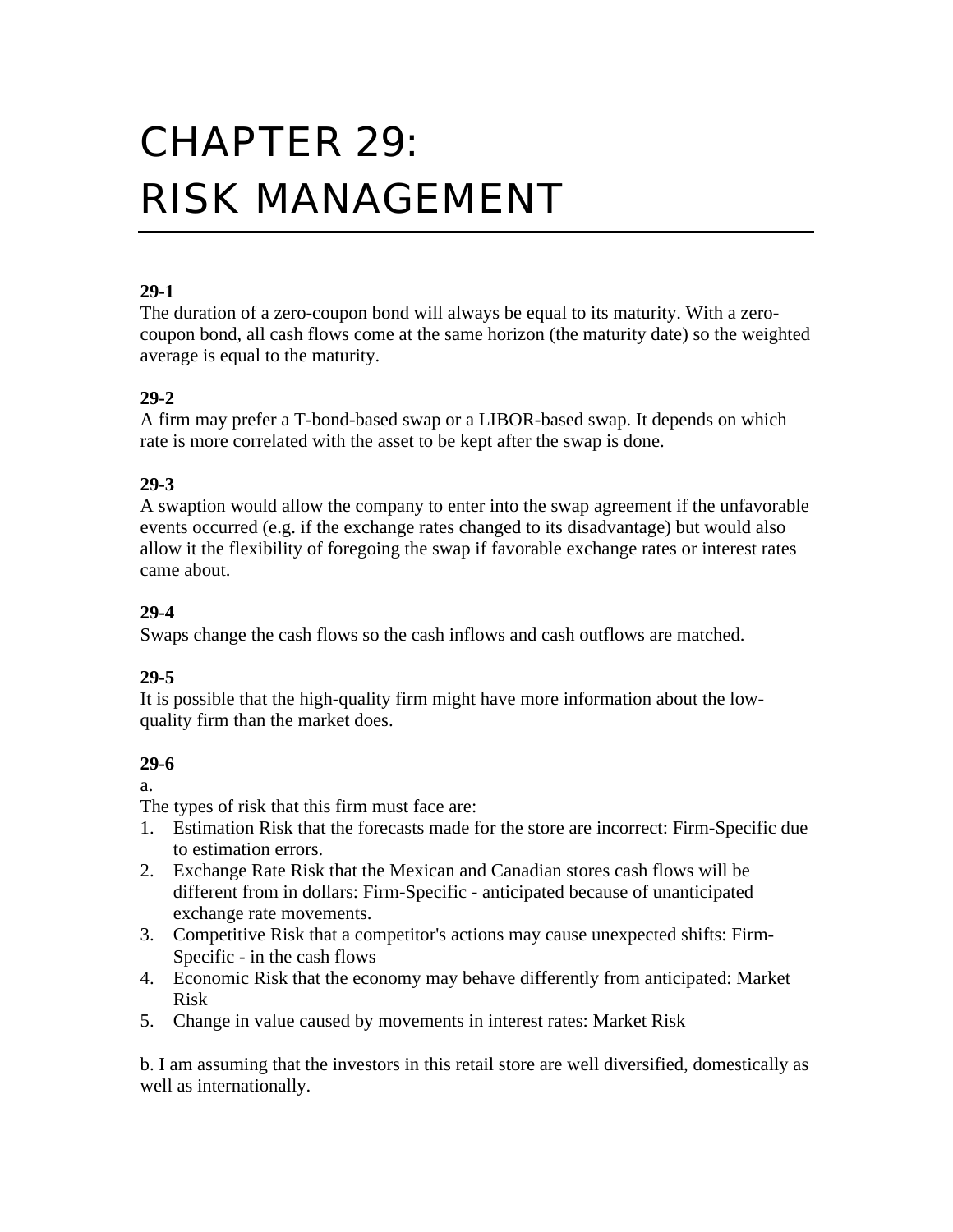# **29-7**

The risk that will be diversified in an acquisition is firm-specific risk. Stockholders can do it themselves without having to pay the premium that the firm has to pay.

# **29-8**

Risk management has no effect on value if it has no effect on either the cash flows or the discount rate. For this to be the case, the benefits from risk management (tax benefits, lower default risk etc.) should be offset by the cost of buying the protection against risk. Alternatively, if it costs nothing to hedge risk, there should be no positive feedback effects from risk management.

# **29-9**

Yes. Enter into a fixed-fixed swap with a foreign counterparty and interest rate swap with a domestic counterparty. Then give the domestic counterparty the payments from the foreign counterparty.

# **29-10**

I would not be quite this categorical about this issue. It is possible that firms may get benefits from hedging firm specific risk. They might reduce their tax burden over time, and their default risk, allowing them to borrow more and have higher value.

# **29-11**

Suppose that the bond is an annual bond and has a par value of \$1,000. The YTM is also 10%, the same as the coupon rate. To find the duration of this bond, we construct the following table.

| Year<br>Weight | <b>Cash Flow</b> | <b>Present Value</b> | Weight | $f^*$ |
|----------------|------------------|----------------------|--------|-------|
| $\mathbf{1}$   | \$100            | \$90.91              | 9.09%  | 0.091 |
| $\overline{2}$ | \$100            | \$82.65              | 8.26%  | 0.165 |
| 3              | \$100            | \$75.13              | 7.51%  | 0.225 |
| $\overline{4}$ | \$100            | \$68.30              | 6.83%  | 0.273 |
| 5              | \$1,100          | \$683.01             | 68.30% | 3.415 |
| <b>Sum</b>     |                  | \$1,000              | 100%   | 4.169 |

So the duration  $= 4.169$  years.

If the interest rate is increased by 2%, then the price of the bond would decline by  $4.169 * 2\% / (1 + 10\%) = 7.58\%$ 

# **29-12**

When the YTM =  $12\%$ , the bond price = \$927.90

This is a decline of 7.21% in price from the original \$1,000.

This number is different from the answer to the previous problem. Using duration to find price change would only give approximate answer.

# **29-13**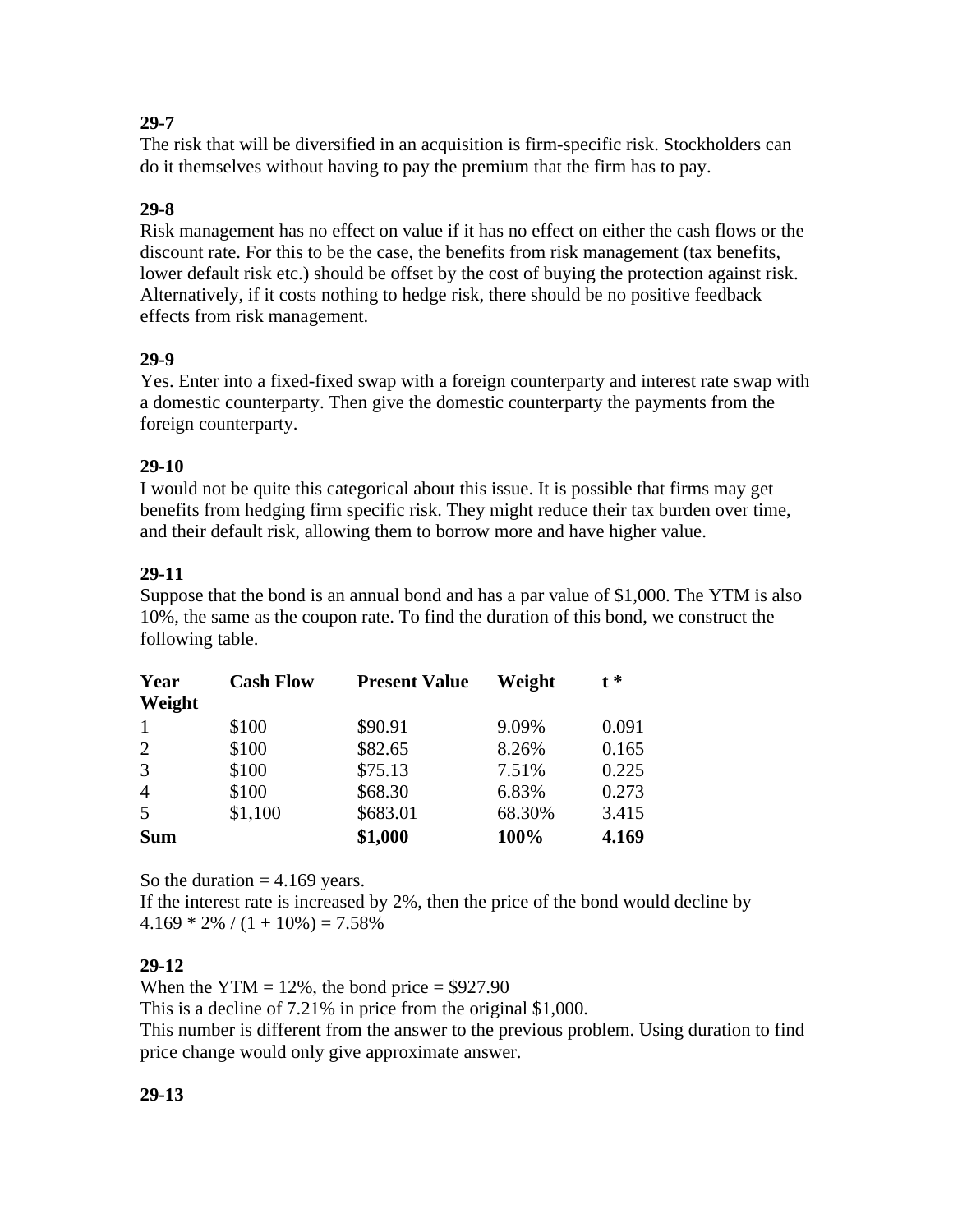When the YTM increases by one basis-point, the price of the bond would change by - 0.0378982%.

When the YTM decreases by one basis-point, the price of the bond would change by 0.0379176%.

 $CX = 10^{8}*(-0.0378982\% + 0.0379176\%) = 1,940\%$ 

Then the price change caused by a increase of 2% in the interest rate would result in a change of bond price by  $-7.58\% +1940\% * 0.02\frac{2}{2} = -7.192\%$ .

This is much closer to the answer in the previous problem.

### **29-14**

In most cases, we only need to know the approximate value of change and it is much easier to find the approximate value than the exact value of change.

#### **29-15**

| <b>Level of Interest</b> | <b>Probability of</b> | <b>Firm Value</b> |
|--------------------------|-----------------------|-------------------|
| <b>Rates</b>             | occurrence            |                   |
| 3%                       | 5%                    | \$28,571          |
| 4%                       | 10%                   | \$22,222          |
| 5%                       | 20%                   | \$18,182          |
| 6%                       | 30%                   | \$15,385          |
| 7%                       | 15%                   | \$13,333          |
| 8%                       | 10%                   | \$11,765          |
| 9%                       | 5%                    | \$10,526          |
| 10%                      | 3%                    | \$9,524           |
| 11%                      | 2%                    | \$8,696           |

a. I would estimate the effect of interest rate changes (risk) on firm value. This will give me a measure of the need for risk management. This table suggests that the firm value is very sensitive to changes in interest rates. If the firm wants to insulate itself against the downside risk, it can partially hedge itself against interest rate changes.

b. Simulations are dependent upon the underlying models used to arrive at the results. In particular, the relationship between interest rates and value in this case are determined by the valuation model used. In addition, the probability distribution for interest rate changes is based upon past data. Flaws in either of these assumptions may cause the results of the simulation to be skewed.

#### **29-16**

| Year | Operating     | <b>Long Bond</b> | % Change | <b>Change in Long</b> |
|------|---------------|------------------|----------|-----------------------|
|      | <b>Income</b> | Rate             | in OI    | <b>Bond Rate</b>      |
| 1980 | \$150         | 11.90%           |          |                       |
| 1981 | \$130         | 14.20%           | $-13.3%$ | 2.30%                 |
| 1982 | \$138         | 13.80%           | 6.2%     | $-0.40%$              |
| 1983 | \$165         | 12.00%           | 19.6%    | $-1.80%$              |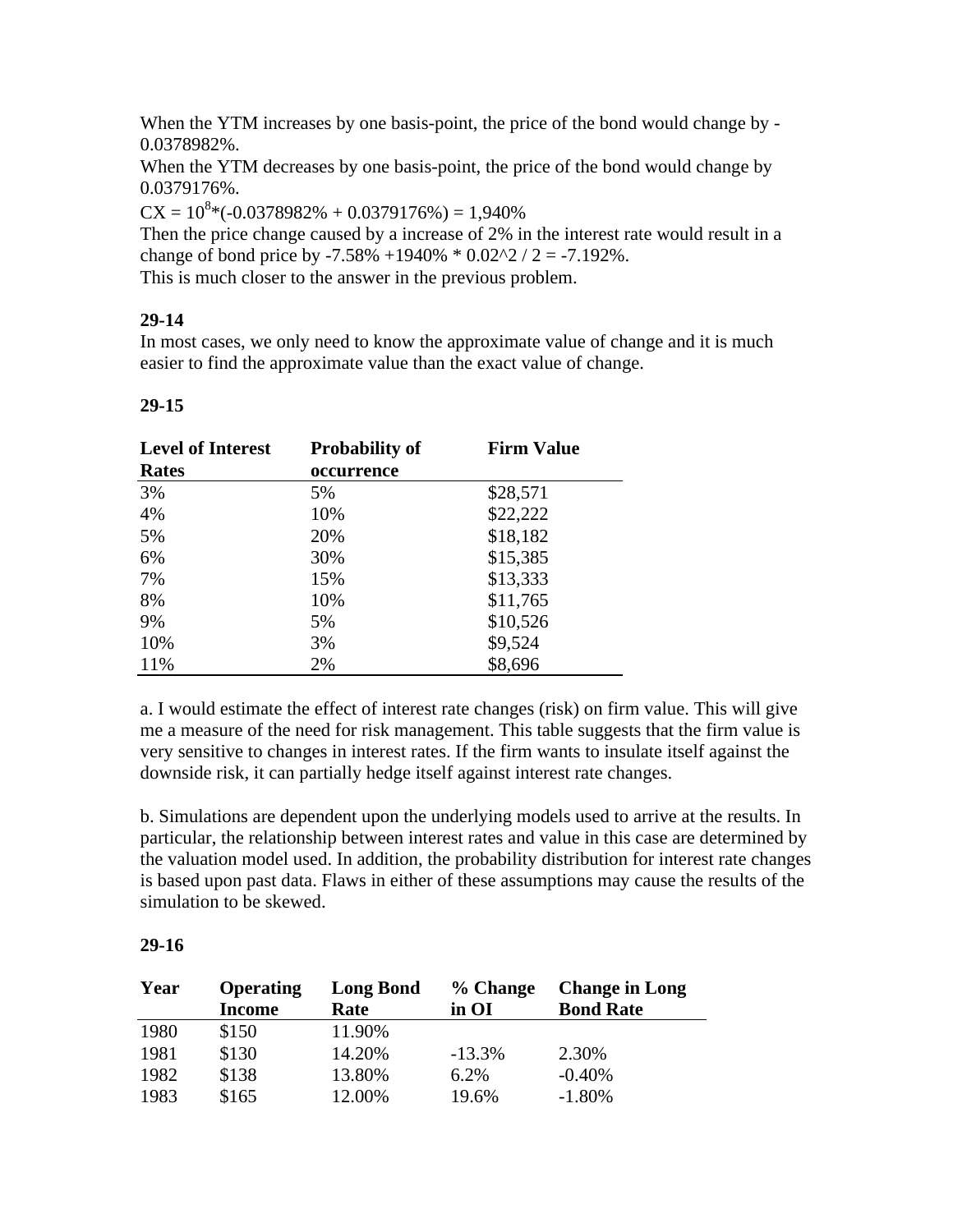| 1984 | \$155 | 12.70% | $-6.1%$ | 0.70%    |  |
|------|-------|--------|---------|----------|--|
| 1985 | \$180 | 11.40% | 16.1%   | $-1.30%$ |  |
| 1986 | \$220 | 9.00%  | 22.2%   | $-2.40%$ |  |
| 1987 | \$205 | 9.40%  | $-6.8%$ | 0.40%    |  |
| 1988 | \$200 | 9.70%  | $-2.4%$ | 0.30%    |  |
| 1989 | \$210 | 9.30%  | 5.0%    | $-0.40%$ |  |
| 1990 | \$215 | 9.30%  | 2.4%    | 0.00%    |  |
| 1991 | \$230 | 8.80%  | 7.0%    | $-0.50%$ |  |
| 1992 | \$270 | 8.10%  | 17.4%   | $-0.70%$ |  |
| 1993 | \$315 | 7.20%  | 16.7%   | $-0.90%$ |  |
| 1994 | \$300 | 8.00%  | $-4.8%$ | 0.80%    |  |

a. The results of regressing percentage changes in operating income against the long bond rate are as follows:

% Change in Operating Income = 0.03 - 9.08 (Change in Long Bond Rate) This firm is negatively affected by increases in the long bond rate.

b. This regression is handicapped by a few factors

1. It is based upon past data. To the extent that the firm has changed its risk profile and business mix over time it may not provide an accurate picture of risk.

2. The limited data that is available will also make the regression noisy - the estimates will have large errors associated with them.

|      | <b>Year Stock</b> |        |        | <b>Interest Inflation Exchange</b> | $\frac{6}{9}$ |                 |                  | differential differential % change in |
|------|-------------------|--------|--------|------------------------------------|---------------|-----------------|------------------|---------------------------------------|
|      | <b>Price</b>      | Rate   | Rate   | Rate                               | <b>Change</b> | <b>Interest</b> | <b>Inflation</b> | exchange rate                         |
|      |                   |        |        |                                    | in Price      | Rate            | rate             |                                       |
| 1980 | \$2.22            | 11.90% | 13.50% | 99.37                              |               |                 |                  |                                       |
| 1981 | \$1.82            | 14.20% | 10.30% | 110.47                             | $-18.02%$     | 2.30%           | $-3.20%$         | 11.17%                                |
| 1982 | \$4.31            | 13.80% | 6.10%  | 123.14                             | 136.81%       | $-0.40%$        | $-4.20%$         | 11.47%                                |
| 1983 | \$7.06            | 12.00% | 3.20%  | 128.65                             | 63.81%        | $-1.80%$        | $-2.90\%$        | 4.47%                                 |
| 1984 | \$7.57            | 12.70% | 4.30%  | 138.89                             | 7.22%         | 0.70%           | 1.10%            | 7.96%                                 |
| 1985 | \$9.66            | 11.40% | 3.50%  | 125.95                             | 27.61%        | $-1.30%$        | $-0.80%$         | $-9.32%$                              |
| 1986 | \$14.06           | 9.00%  | 1.90%  | 112.89                             | 45.55%        | $-2.40%$        | $-1.60%$         | $-10.37%$                             |
| 1987 | \$18.82           | 9.40%  | 3.70%  | 95.88                              | 33.85%        | 0.40%           | 1.80%            | $-15.07\%$                            |
| 1988 | \$25.25           | 9.70%  | 4.10%  | 95.32                              | 34.17%        | 0.30%           | 0.40%            | $-0.58%$                              |
| 1989 | \$21.75           | 9.30%  | 4.80%  | 102.26                             | $-13.86%$     | $-0.40%$        | 0.70%            | 7.28%                                 |
| 1990 | \$13.32           | 9.30%  | 5.40%  | 96.25                              | $-38.76%$     | 0.00%           | 0.60%            | $-5.88%$                              |
| 1991 | \$14.06           | 8.80%  | 4.20%  | 98.82                              | 5.56%         | $-0.50%$        | $-1.20%$         | 2.67%                                 |
| 1992 | \$21.44           | 8.10%  | 3.00%  | 104.58                             | 52.49%        | $-0.70%$        | $-1.20%$         | 5.83%                                 |
| 1993 | \$32.25           | 7.20%  | 3.00%  | 105.22                             | 50.42%        | $-0.90\%$       | $0.00\%$         | 0.61%                                 |
| 1994 | \$27.88           | 8.00%  | 2.60%  | 98.6                               | $-13.55%$     | 0.80%           | $-0.40%$         | $-6.29%$                              |
| 1995 | \$28.88           | 7.00%  | 2.80%  | 102.3                              | 3.59%         | $-1.00%$        | 0.20%            | 3.75%                                 |